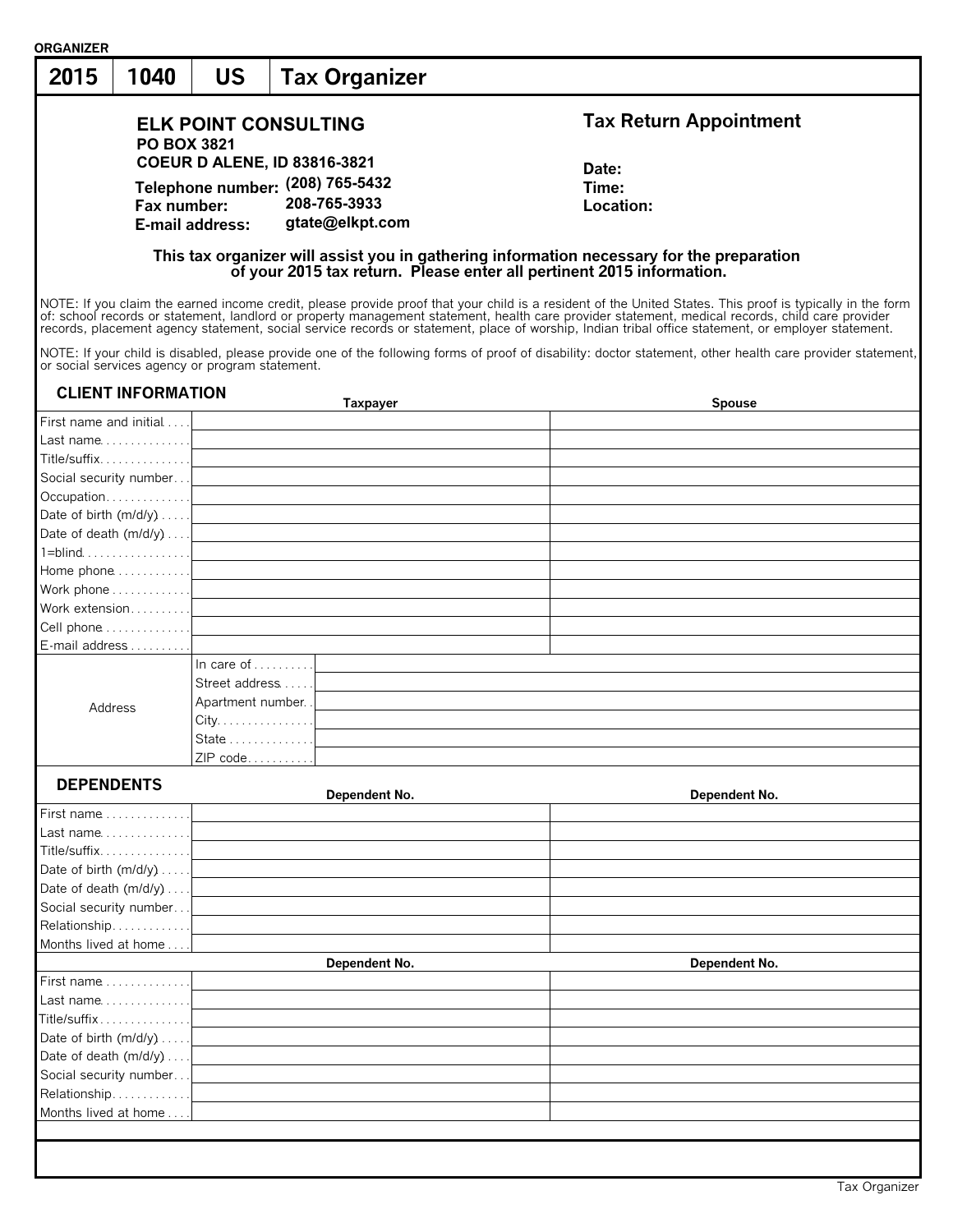| 2015    | 1040                                              | <b>US</b> | <b>Tax Organizer</b> |                                                                      |                                                                                                                                                   |                          |
|---------|---------------------------------------------------|-----------|----------------------|----------------------------------------------------------------------|---------------------------------------------------------------------------------------------------------------------------------------------------|--------------------------|
|         |                                                   |           |                      |                                                                      | Please enter all pertinent 2015 information. If you have attached<br>a government form for an item, check the box and do not enter a 2015 amount. |                          |
|         | <b>WAGES, SALARIES AND TIPS</b><br>Employer name: |           |                      |                                                                      | 2015 Amount                                                                                                                                       | 2014 Amount              |
|         |                                                   |           |                      |                                                                      |                                                                                                                                                   |                          |
|         |                                                   |           |                      |                                                                      |                                                                                                                                                   |                          |
|         |                                                   |           |                      |                                                                      | <b>Attach Forms W-2</b>                                                                                                                           |                          |
|         |                                                   |           |                      |                                                                      |                                                                                                                                                   |                          |
|         |                                                   |           |                      |                                                                      |                                                                                                                                                   |                          |
|         | <b>INTEREST INCOME</b><br>Payer name:             |           |                      |                                                                      |                                                                                                                                                   |                          |
|         |                                                   |           |                      |                                                                      |                                                                                                                                                   |                          |
|         |                                                   |           |                      |                                                                      |                                                                                                                                                   |                          |
|         |                                                   |           |                      |                                                                      | <b>Attach Forms 1099-INT</b>                                                                                                                      |                          |
|         |                                                   |           |                      |                                                                      |                                                                                                                                                   |                          |
|         |                                                   |           |                      |                                                                      |                                                                                                                                                   |                          |
|         | <b>DIVIDEND INCOME</b>                            |           |                      |                                                                      |                                                                                                                                                   |                          |
|         | Payer name:                                       |           |                      |                                                                      |                                                                                                                                                   |                          |
|         |                                                   |           |                      |                                                                      |                                                                                                                                                   |                          |
|         |                                                   |           |                      |                                                                      | <b>Attach Forms 1099-DIV</b>                                                                                                                      |                          |
|         |                                                   |           |                      |                                                                      |                                                                                                                                                   |                          |
|         |                                                   |           |                      |                                                                      |                                                                                                                                                   |                          |
|         | PENSIONS, IRA AND GAMBLING INCOME<br>Payer name:  |           |                      |                                                                      |                                                                                                                                                   |                          |
|         |                                                   |           |                      |                                                                      | <b>Attach Forms</b><br>1099-R & W-2G                                                                                                              |                          |
|         |                                                   |           |                      |                                                                      |                                                                                                                                                   |                          |
|         |                                                   |           |                      |                                                                      |                                                                                                                                                   |                          |
|         | <b>OTHER GOVERNMENT FORMS - INCOME</b>            |           |                      | Form 1099-B - Sales of stock (also include transaction history)      |                                                                                                                                                   |                          |
|         |                                                   |           |                      | Form 1099-MISC - Miscellaneous income                                |                                                                                                                                                   |                          |
|         |                                                   |           |                      | Form 1099-K - Merchant card and third party network payments         |                                                                                                                                                   | <b>Attach Forms 1099</b> |
|         |                                                   |           |                      | Form 1099-S - Sales of real estate (also include closing statements) |                                                                                                                                                   |                          |
|         |                                                   |           |                      |                                                                      | <b>Attach Forms 1099</b>                                                                                                                          |                          |
|         | Taxpayer:                                         |           |                      |                                                                      |                                                                                                                                                   |                          |
|         |                                                   |           |                      | Form SSA-1099 - Social security benefits                             |                                                                                                                                                   |                          |
|         |                                                   |           |                      | Form 1099-G - Unemployment compensation                              | <b>Attach Forms 1099</b>                                                                                                                          |                          |
| Spouse: |                                                   |           |                      |                                                                      |                                                                                                                                                   |                          |
|         |                                                   |           |                      | Form SSA-1099 - Social security benefits                             | <b>Attach Forms 1099</b>                                                                                                                          |                          |
|         |                                                   |           |                      | Form 1099-G - Unemployment compensation                              |                                                                                                                                                   |                          |
|         | <b>MISCELLANEOUS INCOME</b>                       |           |                      |                                                                      |                                                                                                                                                   |                          |
|         |                                                   |           |                      |                                                                      |                                                                                                                                                   |                          |
|         |                                                   |           |                      |                                                                      |                                                                                                                                                   |                          |
| Other:  |                                                   |           |                      |                                                                      |                                                                                                                                                   |                          |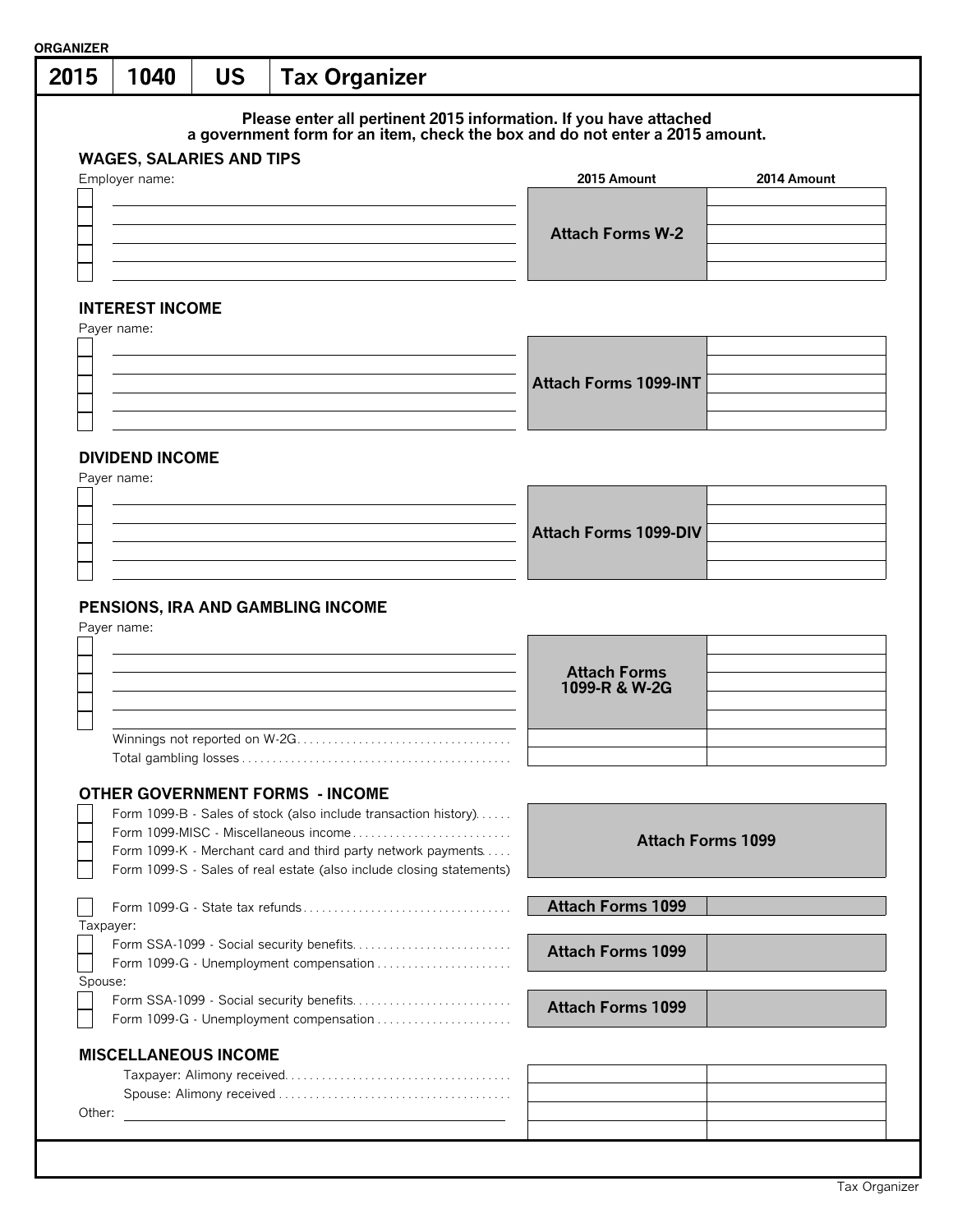| 2015      | 1040 |  | <b>US</b>                          | <b>Tax Organizer</b>                                                    |                          |             |
|-----------|------|--|------------------------------------|-------------------------------------------------------------------------|--------------------------|-------------|
|           |      |  |                                    | <b>RETIREMENT PLAN CONTRIBUTIONS</b>                                    | 2015 Amount              | 2014 Amount |
|           |      |  |                                    | Taxpayer: Traditional IRA contributions (1=maximum)                     |                          |             |
|           |      |  |                                    |                                                                         |                          |             |
|           |      |  |                                    | Self-employed, SEP, SIMPLE, & qualified plan contributions (1=maximum). |                          |             |
| Spouse:   |      |  |                                    | Traditional IRA contributions (1=maximum)                               |                          |             |
|           |      |  |                                    | Roth IRA contributions (1=maximum)                                      |                          |             |
|           |      |  |                                    | Self-employed, SEP, SIMPLE, & qualified plan contributions (1=maximum). |                          |             |
|           |      |  |                                    | <b>OTHER GOVERNMENT FORMS - DEDUCTIONS</b>                              |                          |             |
|           |      |  |                                    |                                                                         |                          |             |
|           |      |  |                                    | Form 1098-T - Tuition and related expenses                              | <b>Attach Forms 1098</b> |             |
|           |      |  | <b>AFFORDABLE CARE ACT</b>         |                                                                         |                          |             |
|           |      |  |                                    | Form 1095-A - Health Insurance Marketplace Statement                    |                          |             |
|           |      |  |                                    |                                                                         | <b>Attach Forms 1095</b> |             |
|           |      |  |                                    | Form 1095-C - Employer-Provided Health Insurance Offer and Coverage     |                          |             |
|           |      |  | <b>ADJUSTMENTS TO INCOME</b>       |                                                                         |                          |             |
| Taxpayer: |      |  |                                    |                                                                         |                          |             |
|           |      |  |                                    |                                                                         |                          |             |
|           |      |  |                                    |                                                                         |                          |             |
|           |      |  | Other adjustments to income:       |                                                                         |                          |             |
|           |      |  |                                    |                                                                         |                          |             |
|           |      |  |                                    |                                                                         |                          |             |
|           |      |  |                                    |                                                                         |                          |             |
|           |      |  |                                    |                                                                         |                          |             |
| Spouse:   |      |  |                                    |                                                                         |                          |             |
|           |      |  |                                    |                                                                         |                          |             |
|           |      |  |                                    |                                                                         |                          |             |
|           |      |  | Other adjustments to income:       |                                                                         |                          |             |
|           |      |  |                                    |                                                                         |                          |             |
|           |      |  |                                    |                                                                         |                          |             |
|           |      |  |                                    |                                                                         |                          |             |
|           |      |  |                                    |                                                                         |                          |             |
|           |      |  |                                    |                                                                         |                          |             |
|           |      |  | <b>MEDICAL AND DENTAL EXPENSES</b> |                                                                         |                          |             |
|           |      |  |                                    |                                                                         |                          |             |
|           |      |  |                                    |                                                                         |                          |             |
|           |      |  |                                    |                                                                         |                          |             |
|           |      |  |                                    |                                                                         |                          |             |
|           |      |  |                                    |                                                                         |                          |             |
|           |      |  |                                    |                                                                         |                          |             |
|           |      |  |                                    |                                                                         |                          |             |
|           |      |  |                                    |                                                                         |                          |             |
|           |      |  |                                    | Out-of-pocket lodging and transportation expenses                       |                          |             |
|           |      |  |                                    |                                                                         |                          |             |
|           |      |  |                                    |                                                                         |                          |             |
|           |      |  |                                    |                                                                         |                          |             |

| $INU$ $N$                                                        |  |
|------------------------------------------------------------------|--|
| State income taxes - 1/15 payment on 2014 state estimate         |  |
| State income taxes - paid with 2014 state extension              |  |
| State income taxes - paid with 2014 state return                 |  |
| State income taxes - paid for prior years and/or to other states |  |